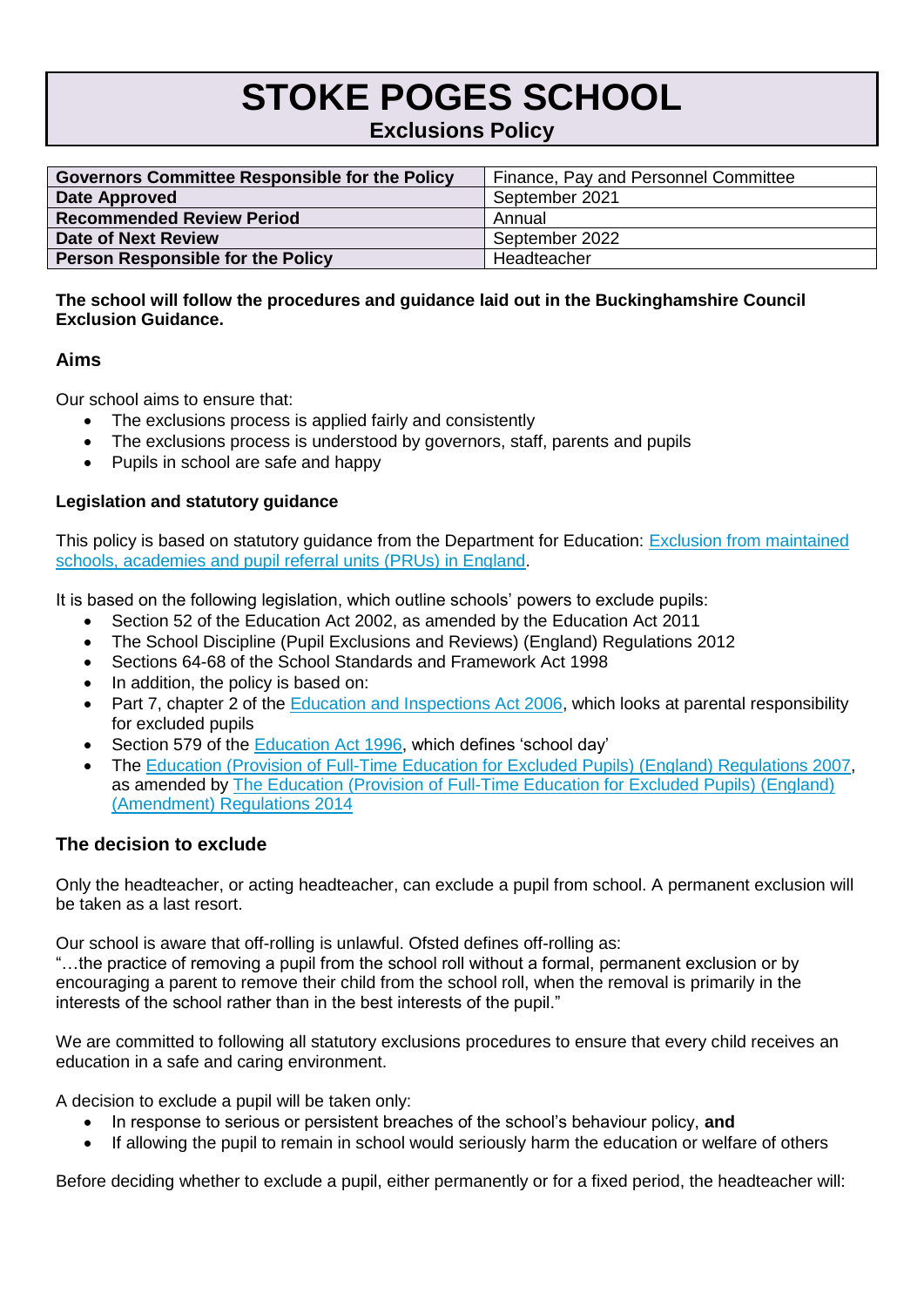- Consider all the relevant facts and evidence, including whether the incident(s) leading to the exclusion were provoked
- Allow the pupil to give their version of events
- Consider if the pupil has special educational needs (SEN)

# **Definition**

For the purposes of exclusions, school day is defined as any day on which there is a school session. Therefore, INSET or staff training days do not count as a school day.

# **Roles and responsibilities**

#### The Headteacher

#### **Informing parents**

The headteacher will immediately provide the following information, in writing, to the parents of an excluded pupil:

- The reason(s) for the exclusion
- The length of a fixed-term exclusion or, for a permanent exclusion, the fact that it is permanent
- Information about parents' right to make representations about the exclusion to the governing board and how the pupil may be involved in this
- Where there is a legal requirement for the governing board to meet to consider the reinstatement of a pupil, and that parents have a right to attend a meeting, be represented at a meeting (at their own expense) and to bring a friend

The headteacher will also notify parents by the end of the afternoon session on the day their child is excluded that for the first 5 school days of an exclusion, or until the start date of any alternative provision where this is earlier, parents are legally required to ensure that their child is not present in a public place during school hours without a good reason. Parents may be given a fixed penalty notice or prosecuted if they fail to do this.

If alternative provision is being arranged, the following information will be included when notifying parents of an exclusion:

- The start date for any provision of full-time education that has been arranged
- The start and finish times of any such provision, including the times for morning and afternoon sessions, where relevant
- The address at which the provision will take place
- Any information required by the pupil to identify the person they should report to on the first day

Where this information on alternative provision is not reasonably ascertainable by the end of the afternoon session, it may be provided in a subsequent notice, but it will be provided no later than 48 hours before the provision is due to start. The only exception to this is where alternative provision is to be provided before the sixth day of an exclusion, in which case the information can be provided with less than 48 hours' notice with parents' consent.

#### **Informing the governing board and local authority**

The headteacher will immediately notify the governing board and the local authority (LA) of:

- A permanent exclusion, including when a fixed-period exclusion is made permanent
- Exclusions which would result in the pupil being excluded for more than 5 school days (or more than 10 lunchtimes) in a term
- Exclusions which would result in the pupil missing a public examination

For a permanent exclusion, if the pupil lives outside the LA in which the school is located, the headteacher will also immediately inform the pupil's 'home authority' of the exclusion and the reason(s) for it without delay.

For all other exclusions, the headteacher will notify the governing board and LA once a term.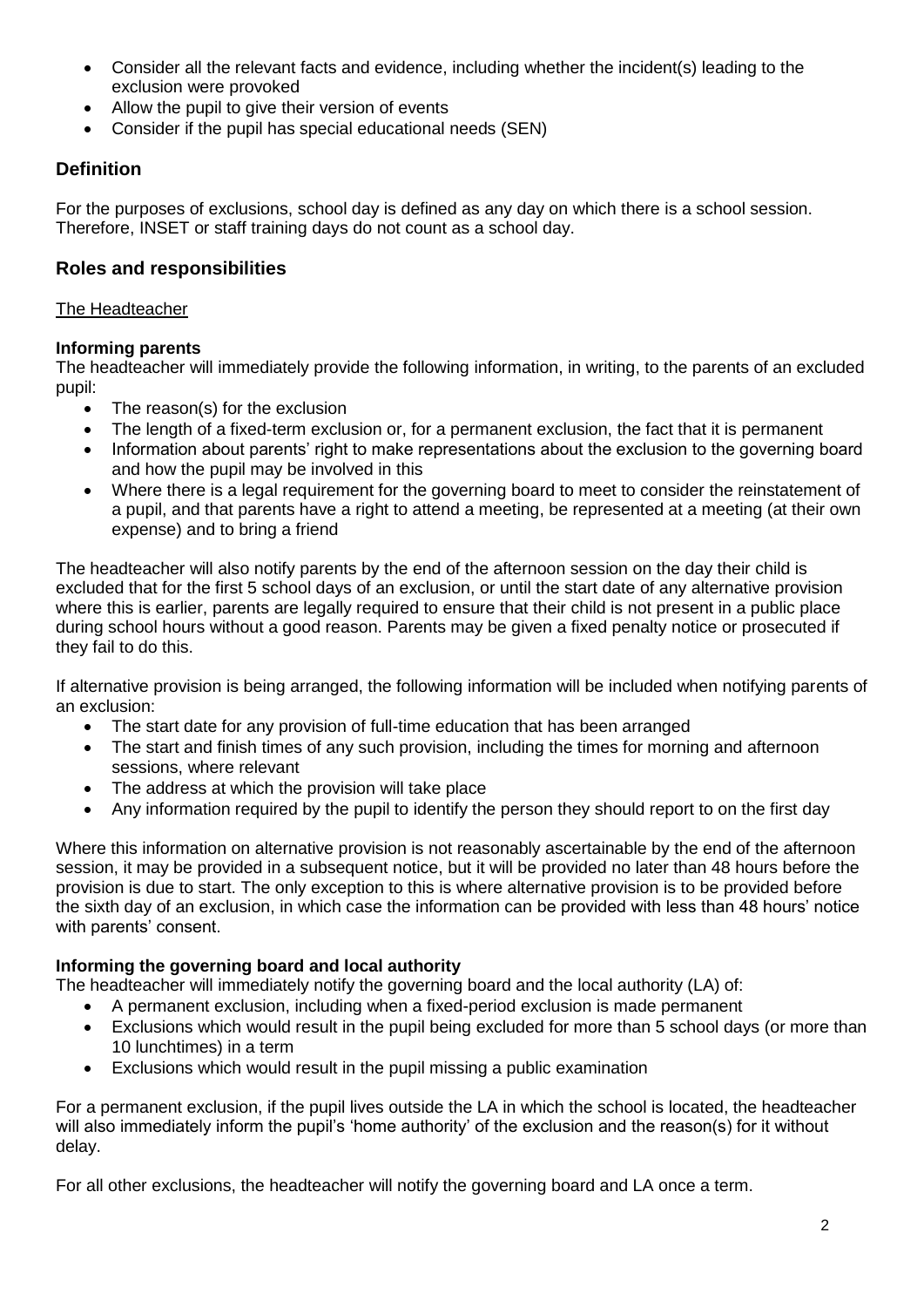#### The Governing Board

Responsibilities regarding exclusions is delegated to Personnel Committee consisting of at least 3 governors.

The governing board has a duty to consider the reinstatement of an excluded pupil (see below).

Within 14 days of receipt of a request, the governing board will provide the secretary of state and the LA with information about any exclusions in the last 12 months.

For a fixed-period exclusion of more than 5 school days, the governing board will arrange suitable full-time education for the pupil. This provision will begin no later than the sixth day of the exclusion.

#### The LA

For permanent exclusions, the LA is responsible for arranging suitable full-time education to begin no later than the sixth day of the exclusion.

#### **Considering the reinstatement of a pupil**

The governing board will consider the reinstatement of an excluded pupil within 15 school days of receiving the notice of the exclusion if:

- The exclusion is permanent
- It is a fixed-term exclusion which would bring the pupil's total number of school days of exclusion to more than 15 in a term
- It would result in a pupil missing a public examination

If requested to do so by parents, the governing board will consider the reinstatement of an excluded pupil within 50 school days of receiving notice of the exclusion if the pupil would be excluded from school for more than 5 school days, but less than 15, in a single term.

Where an exclusion would result in a pupil missing a public examination, the governing board will consider the reinstatement of the pupil before the date of the examination. If this is not practicable, the chair of the governing board (or the vice-chair where the chair is unable to make this consideration) will consider the exclusion independently and decide whether or not to reinstate the pupil.

The governing board can either:

- Decline to reinstate the pupil, or
- Direct the reinstatement of the pupil immediately, or on a particular date

In reaching a decision, the governing board will consider whether the exclusion was lawful, reasonable and procedurally fair and whether the headteacher followed their legal duties. They will decide whether or not a fact is true 'on the balance of probabilities', which differs from the criminal standard of 'beyond reasonable doubt', as well as any evidence that was presented in relation to the decision to exclude.

Minutes will be taken of the meeting, and a record of evidence considered kept. The outcome will also be recorded on the pupil's educational record.

The governing board will notify, in writing, the headteacher, parents and the LA of its decision, along with reasons for its decision, without delay.

Where an exclusion is permanent, the governing board's decision will also include the following:

- The fact that it is permanent
- Notice of parents' right to ask for the decision to be reviewed by an independent review panel, and:
	- $\circ$  The date by which an application for an independent review must be made
	- $\circ$  The name and address to whom an application for a review should be submitted
	- $\circ$  That, regardless of whether the excluded pupil has recognised SEN, parents have a right to require LA to appoint a SEN expert to attend the review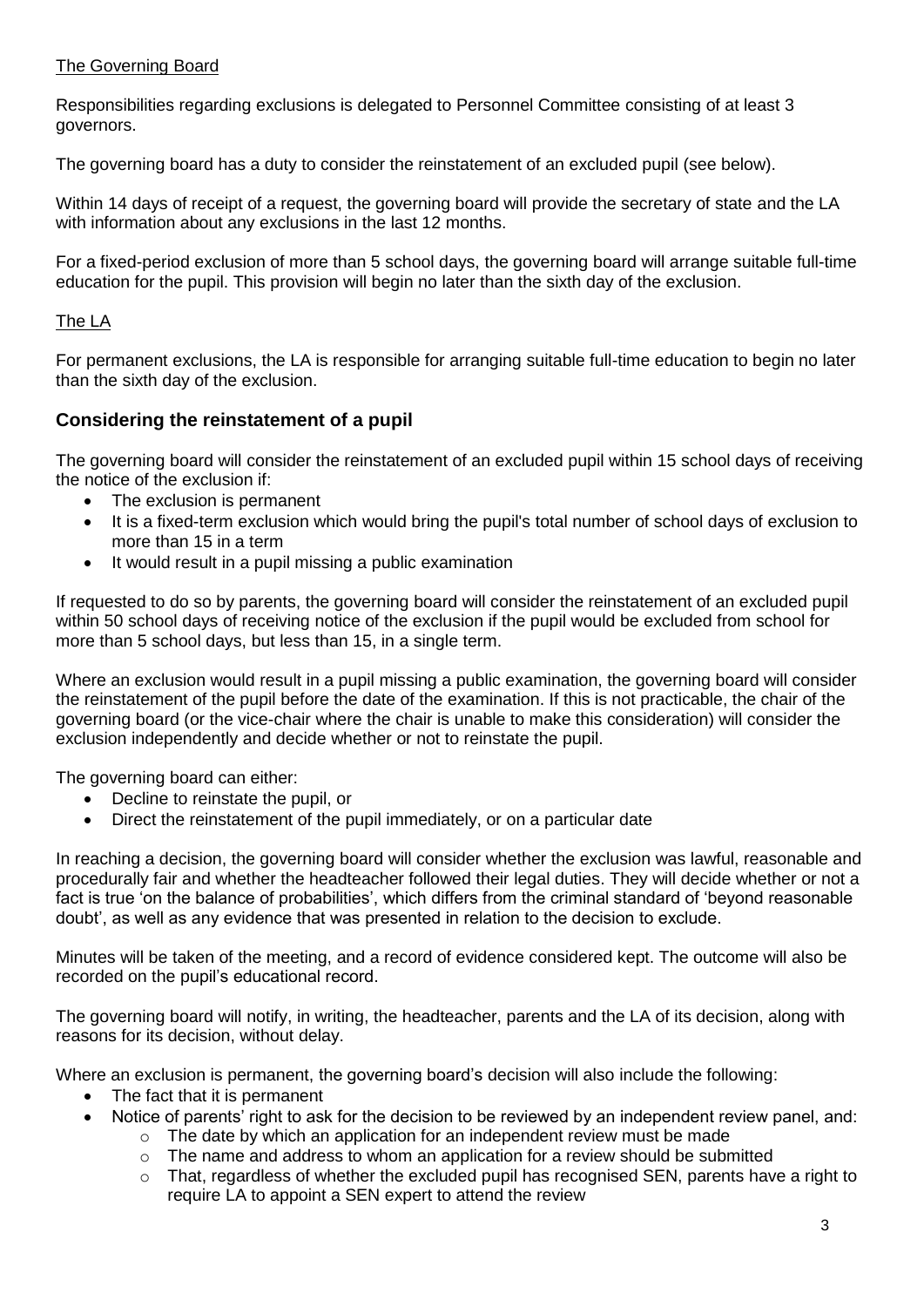- $\circ$  Details of the role of the SEN expert and that there would be no cost to parents for this appointment
- $\circ$  That parents must make clear if they wish for an SEN expert to be appointed in any application for a review
- o That parents may, at their own expense, appoint someone to make written and/or oral representations to the panel, and parents may also bring a friend to the review
- $\circ$  That if parents believe that the exclusion has occurred as a result of discrimination, they may make a claim under the Equality Act 2010 to the first-tier tribunal (special educational needs and disability), in the case of disability discrimination, or the county court, in the case of other forms of discrimination. A claim of discrimination made under these routes should be lodged within 6 months of the date on which the discrimination is alleged to have taken place

#### **An independent review**

If parents apply for an independent review, the LA will arrange for an independent panel to review the decision of the governing board not to reinstate a permanently excluded pupil.

Applications for an independent review must be made within 15 school days of notice being given to the parents by the governing board of its decision to not reinstate a pupil.

A panel of 3 or 5 members will be constituted with representatives from each of the categories below.

- Where a 5-member panel is constituted, 2 members will come from the school governor's category and 2 members will come from the headteacher category.
- A lay member to chair the panel who has not worked in any school in a paid capacity, disregarding any experience as a school governor or volunteer
- School governors who have served as a governor for at least 12 consecutive months in the last 5 years, provided they have not been teachers or headteachers during this time
- Headteachers or individuals who have been a headteacher within the last 5 years

A person may not serve as a member of a review panel if they:

- Are a member of the LA, or governing board of the excluding school
- Are the headteacher of the excluding school, or have held this position in the last 5 years
- Are an employee of the LA, or the governing board, of the excluding school (unless they are employed as a headteacher at another school)
- Have, or at any time have had, any connection with the LA, school, governing board, parents or pupil, or the incident leading to the exclusion, which might reasonably be taken to raise doubts about their impartially
- Have not had the required training within the last 2 years (see appendix 1 for what training must cover)

A clerk will be appointed to the panel.

The independent panel will decide one of the following:

- Uphold the governing board's decision
- Recommend that the governing board reconsiders reinstatement
- Quash the governing board's decision and direct that they reconsider reinstatement (only when the decision is judged to be flawed)

The panel's decision can be decided by a majority vote. In the case of a tied decision, the chair has the casting vote.

#### **School registers**

A pupil's name will be removed from the school admissions register if:

- 15 school days have passed since the parents were notified of the exclusion panel's decision to not reinstate the pupil and no application has been made for an independent review panel, or
- The parents have stated in writing that they will not be applying for an independent review panel